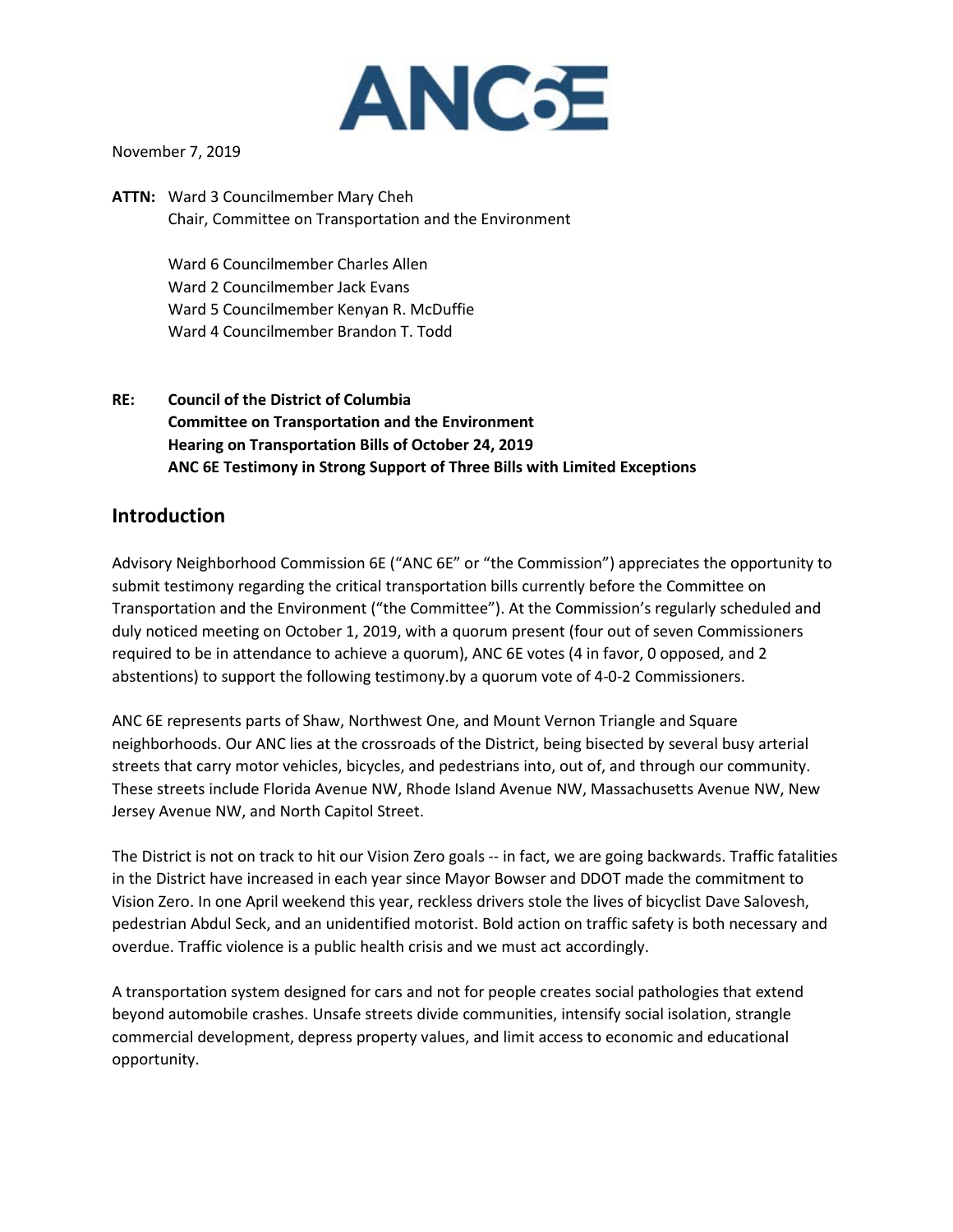The District leads the nation in its aggressive climate change commitments. The landmark CleanEnergy DC Omnibus Amendment Act of 2018 creates binding goals to reach 100% renewable energy and to electrify transportation, but does little to encourage mode shift or reduce vehicle miles traveled. Getting people out of cars and into transit, bicycles, or walking should be the first priority for decarbonizing the transportation sector.

For these reasons -- safety, community, and climate, ANC 6E strongly supports the transportation bills before the Committee today, with limited exceptions noted in our testimony.

# **Outline of ANC 6E Support for Transportation Bills**

Among the transportation bills before the Committee today, ANC 6E takes position on The Vision Zero Enhancement Omnibus Amendment Act of 2019 (B23-288); and The Curb Extensions Act of 2019 (B23-292).

Both bills have merit and opportunity to make District streets safer for all users and the Commission. The Commission supports the majority of the provisions in these bills and offers suggestions for how the bills can be strengthened. Where the Commission opposes portions of a bill, it is noted in this testimony.

## **ANC 6E Supports in Part the Vision Zero Omnibus Amendment Act of 2019**

ANC 6E supports the Vision Zero Enhancement Omnibus Amendment Act of 2019 [\(B23-288\)](http://lims.dccouncil.us/Legislation/B23-0288) with limited exceptions, as noted in the bulleted testimony below. The Commission specifically supports the following elements of the bill:

- Ban right turn on red.
- For residential intersections of two-way streets, all-way stops are the starting point for design
	- o Intersection controls, including all-way stops, are among the most common transportation-related requests received from constituents by ANC 6E. The ANC is currently awaiting DDOT response regarding a resolution to install an all-way stop at the intersection of First Street and L Street NW. In addition, the ANC 6E Transportation Advisory Committee is conducting a comprehensive transportation audit of our ANC to identify, among other things, residential intersections lacking traffic lights or all-way stops. The ANC stands prepared to assist DDOT in identifying and swiftly remedying priority intersections in need of all-way stops.
- Lower the speed limit to 20 miles per hour on local roads and 25 miles per hour on minor arterial roads.
	- o Excessive speed increases the reaction time and stopping distance of drivers, which makes driving more dangerous. Additionally, the risk of serious injury or fatality in car crashes increases exponentially with the speed of the vehicle. Reducing speed limits on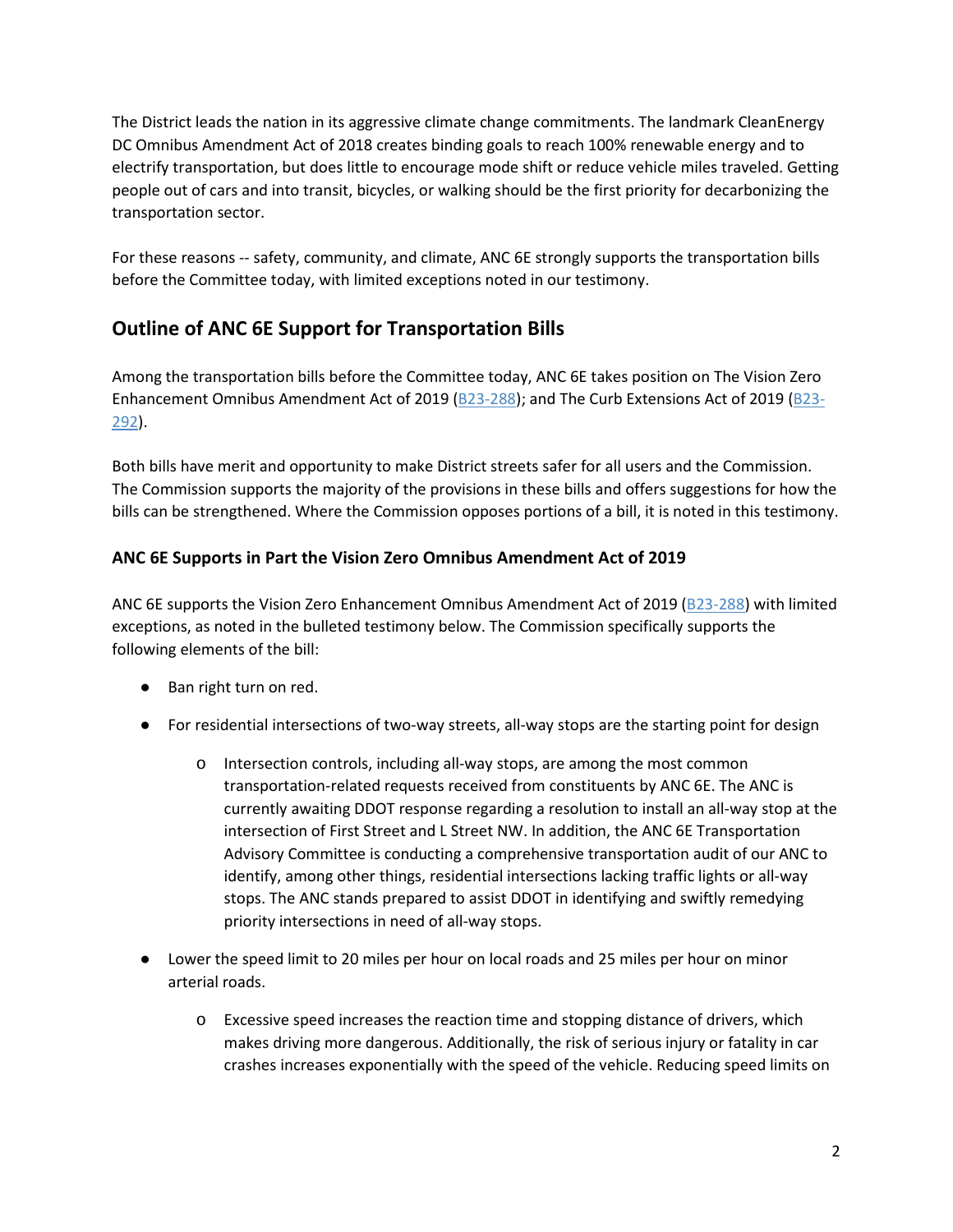District streets will reduce the frequency and seriousness of car crashes and is fully aligned with the District's Vision Zero goals.

- Allow parking enforcement to impound the vehicles of reckless drivers.
	- o The ANC recommends extending the list of impoundable violations to include the illegal passing a stopped school bus.
- Require DDOT to certify plans for private developers that include sidewalks, marking unmarked crosswalks, and add protected bike lanes in the Move DC plan.
- Require DDOT to update the transportation plan every two years and require that plan to adhere to the mode share goals established in the Sustainable DC 2.0 Plan.
	- o This measure approves DDOT accountability and assures that the transportation plans accurately reflect current and long-term transportation priorities for the District.
	- o Mode shift is an important goal to reduce the carbon impact of the transportation sector, improve local air quality, and alleviate traffic congestion. The mode shift goals need teeth to bring them in line with the vehicle electrification goals that were established through the CleanEnergy DC Omnibus Amendment Act of 2018.
- Require a Complete Streets policy that lays out standard project delivery processes for projects managed by DDOT.
- Require DDOT to aggregate crash and speed data in one publicly accessible website.

ANC 6E does not support the creation of a Citizen Traffic Safety Enforcement Pilot. ANC 6E laments that the enforcement of traffic violations by MPD, DPW, and other relevant District agencies is inconsistent and ineffective at curbing dangerous driving behaviors. However, delegating the responsibility of traffic enforcement to private residents is not a solution to the current problem of under-enforcement. Not only does such delegation abrogate the District from its responsibility to uphold the law, but it also creates opportunity for abuse and potential for conflict that the Commission finds unacceptable. For these reasons, ANC 6E believes that this Pilot should be removed from the bill.

ANC 6E does not support the reduction from 30 days to 10 days for the notice period that DDOT must provide for a proposed installation, modification, or removal of infrastructure that will improve safety at a location identified as a high-risk intersection in the Multimodal Long-range Transportation Plan. Truncation of the notice period from 30 days to 10 days makes it difficult for ANCs, who typically meet monthly, to provide feedback to DDOT proposals.

Moreover, ANC 6E requests that the notice period be increased from 30 days to 45 days to ensure that ANCs that wish to provide feedback have sufficient time to meet and consider the matter in question.